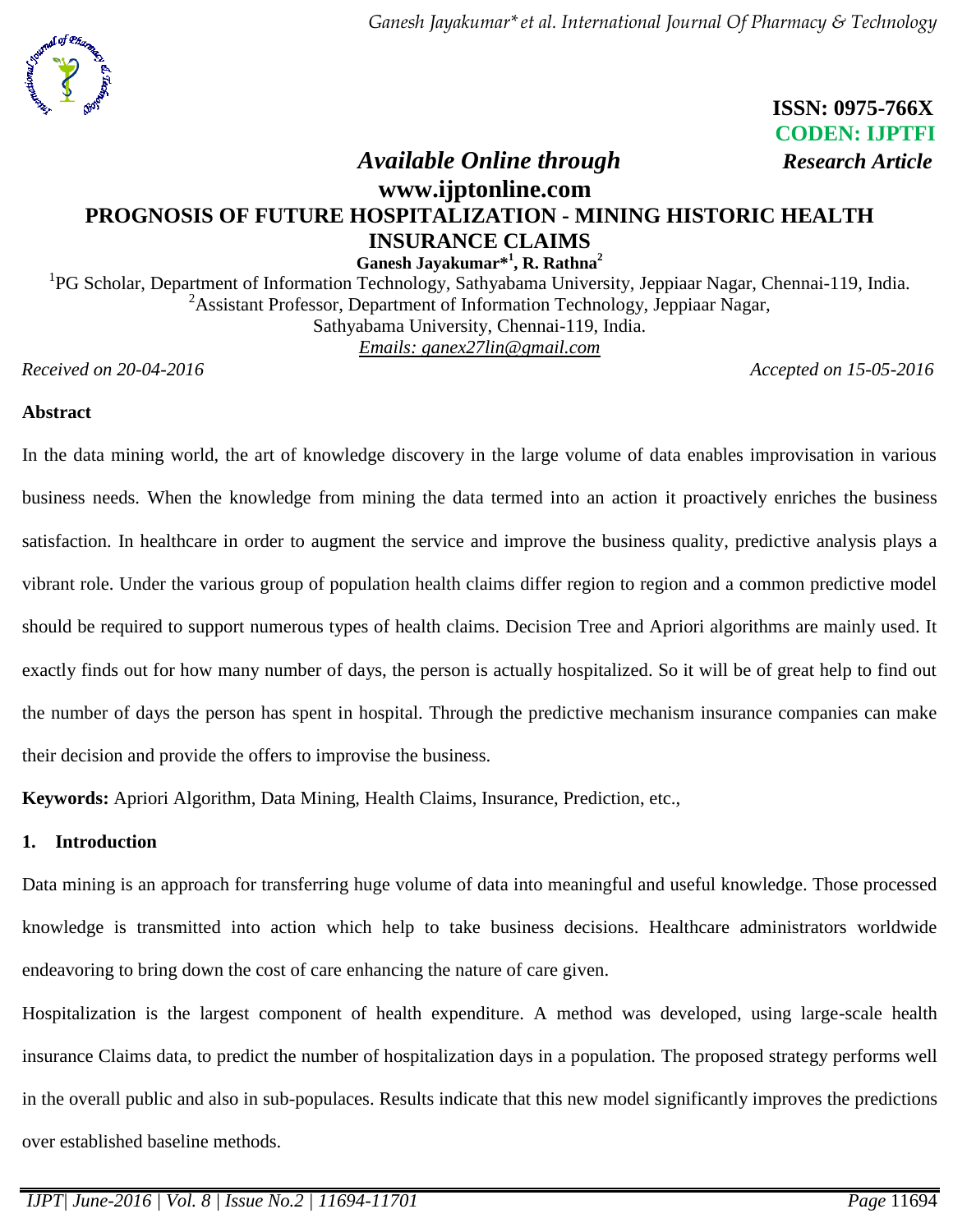#### **2. Related Work**

The utilization of health risk assessment strategies based on available medical diagnosis codes from administrative claim information keeps on growing. The US government has implemented a process [1] that uses medical diagnosis codes to minimize or maximize the payments to Medicare Choice agents. Many states have used methods that use medical diagnosis codes to change the payments according to the health care plans for Medicaid entries. Diagnosis based methods of risk assessment have likewise been utilized by managers of health insurers in analyzing how employee commitments ought to fluctuate by decision of provider or health insurance plan. These insurers are increasingly using, diagnosis of risk assessment for provider profiling, case administration, payment, and rating [2]. Many Health Care organizations maintain population risk by applying disease management or case management programs. The targeting of specific events or diseases has more probability for risk because enrollees who were hospitalized [3] or have  $\geq$ 1 specific risk diseases like asthma, cancer, heart diseases, diabetes, etc., experience higher claims costs than the average for the plan. However, there are many ways of trying to identify potentially high-cost patients including using diseases (such as AIDS or kidney failure) likely to require expensive treatments, previous hospital or emergency department utilization. Execution of 10th Revision of the International Statistical Classification of Disease and Related Health Problems, (ICD-10) coding system provides issues and challenges for using administrative data [4]. Utilizing this, a multistep operation has been set up to develop ICD-10 coding startegies to define Charlson and Elixhauser comorbidities in the available administrative data and assess the performance of the resulting strategies. The ICD-9-CM adaptation [5] of the conventional Charlson comorbidity score has been a useful resource for health service providers and researchers. With the newly introduced ICD-10 coding worldwide, an ICD-10 version of the Deyo adaptation was introduced as well as validated using people statistics based hospital data from Australia. The new strategy of ICD-10-AM was a modification of ICD-9-CM (Australian modification). After applying mapping calculation the results were utilized to add to an underlying interpretation, these codes were physically analyzed by the coding specialists and a general doctor for face legitimacy. Because of the region specific nature of ICD-10 system, the goal of the proposed methodology is to keep much of the translated code at a simple three digit level for increasing general usage of the new index. To build the set-membership, a new strategy is applied in this proposed work. Initially it is done based on bilinear group assumptions. While applying to the case where Φ is a range of integers, the new strategy requires to swap O( klog k−log log k ) group elements. Instead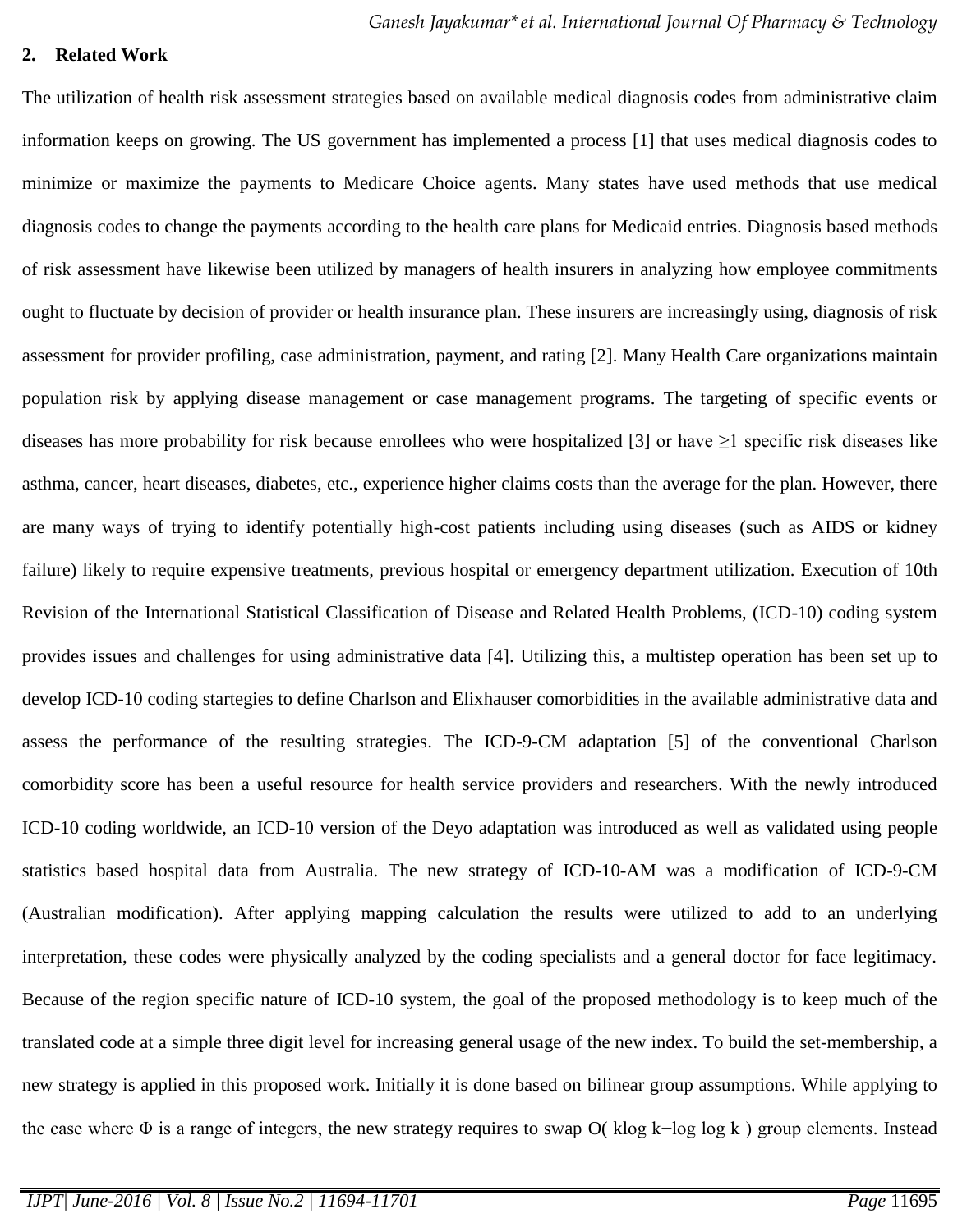by using the commitment schemes where the dependency is on RSA, there are solutions to this problem which needs only a fixed number of RSA-group elements to be swapped between the prover and verifier.

#### **3. Existing System**

The process of reimbursing health oriented services in return for a fixed monthly premium for those who enrolled for Health Insurance policies compels the Helath Insurers to critically evaluate them before reimbursing. Poor danger measure could bring about surpassing the budget economically which leaves the Insurers in a financially crucial state. Most of the Insurers are using Log-linear analysis algorithm for accumulating the numeric retreived from the admission process and it maps the actual calculated claim levels with that of the customer level like the earlier cost information [6]. But this technique restricts heavy volume of data such as Claim Data, which could reduce the percentage of prediction.

#### **4. Proposed Model**

A Proposal has been made to develop a generalized model (Fig.1) that would guess the total number of days admitted in a hospital during a year for people (who have enrolled for health insurance) from a overall public [7], using extensive scale medical coverage claims information. Since protection claims have solid financial attributes [8], their power in anticipating clinical targets, for example, hospitalizations, are from time to time researched. A hybrid combination of Decision tree algorithm and Apriori algorithm is proposed to be used in this work. The most often used Decision trees are powerful tools for classification and prediction. Decision trees represent rules [9], which can be understood by humans and used in knowledge system such as making persuading fake confirmation of produced information in cipher texts such that outside coercers are fulfilled. It supports large volume of data. The Insurance claim department [10] gains the knowledge of this and helps in deciding for which patient, which type of Insurance is better to provide for. Because which type of diseases are faced [11] often in hospital records can be easily mined using this technique.



#### **SYSTEM ARCHITECTURE**

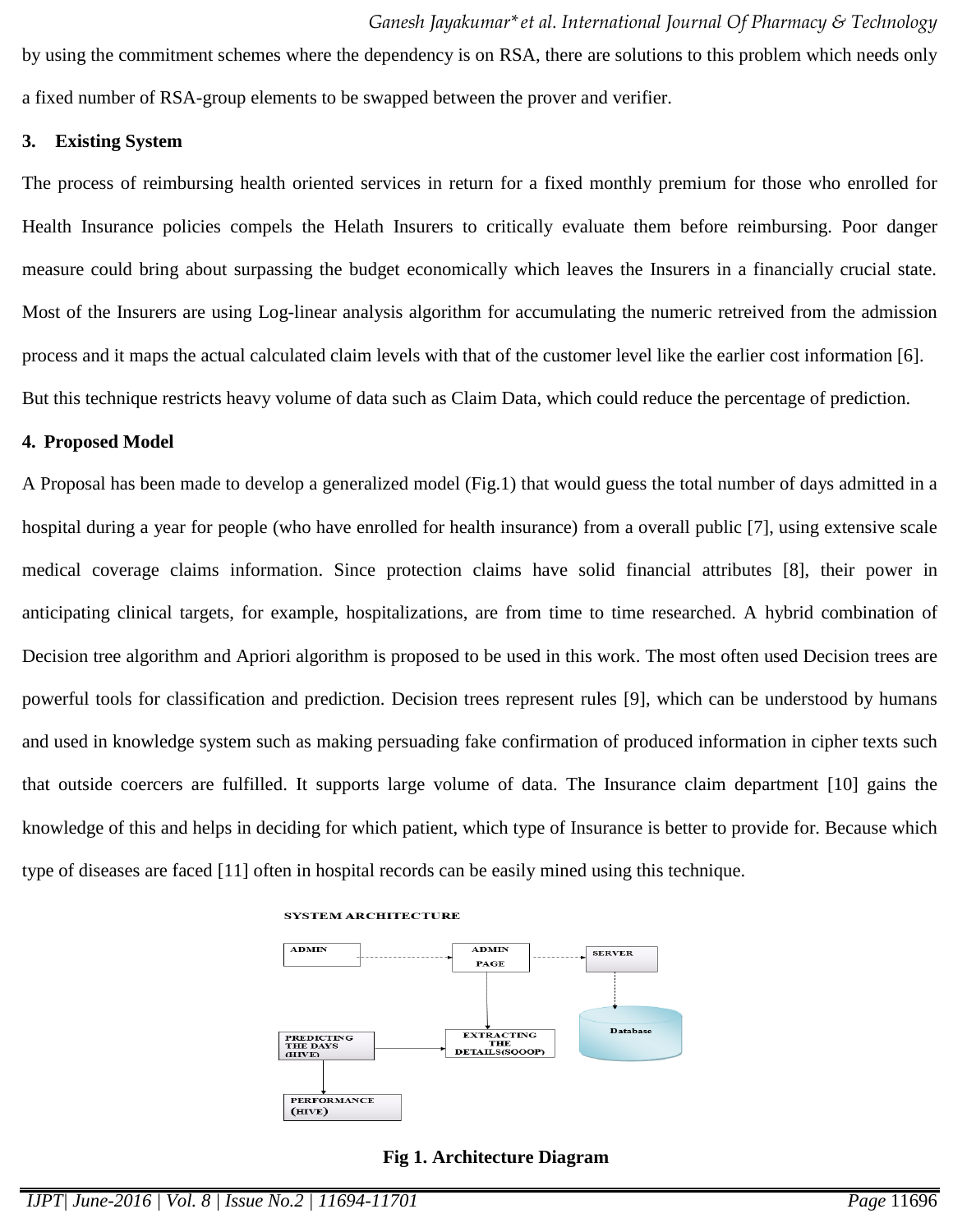## **4.1. Patient registering details in Hospital**

In this module we design the UI for the project. These windows are used to send a message from one peer to another. Those who use the application need to login through the login page using the created GUI. It acts as an interface to connect User and the actual Database. This login screen is used by the user to input user name and password. Then this module does the validation for verifying whether the user is a registered user. If registered then it gives access (Fig.2).





#### **4.2. Record Maintenance**

When the user requests for the doctor's appointment, the hospital admin allocate a slot for appointment with the concern doctor (Fig.3).



**Fig 3. Admin Page.**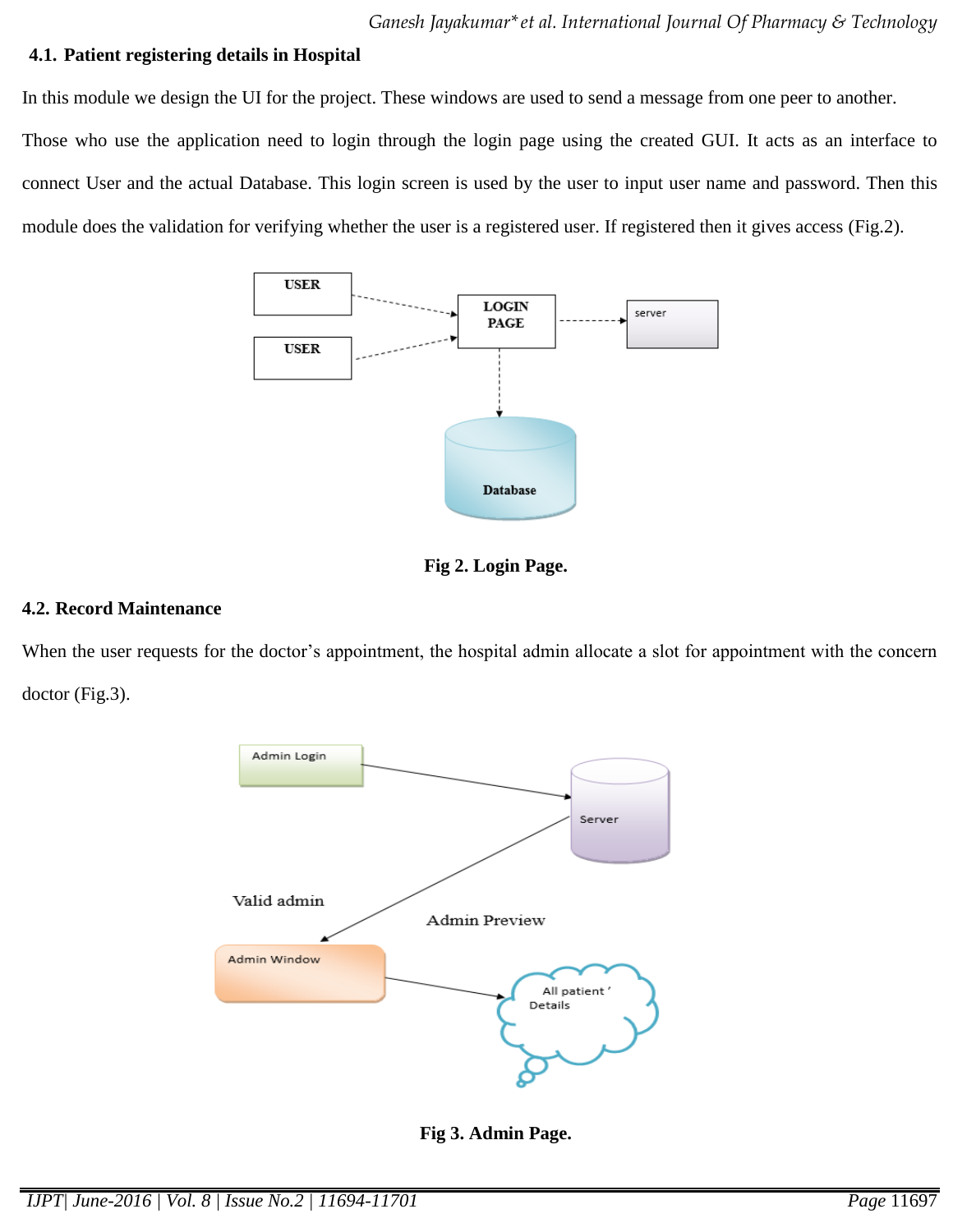In this module the admin can fix the appointment according to the request and block doctor's calendar for further appointment registration.





### **Fig 4. Record Extraction using SQOOP.**

Once the patient have the appointment with the requested doctor, the patient will have the consultation accordingly. Then the payment will be made through either their insurance or cash (Fig.4). At the same time the data about this diagnosis gets stored using MySql [12]. From the MySql database, the data is dumped into Hive database through the Sqoop tool.

### **4.4. Predicting the number of days**

Once the data about the diagnosis of the patient and the disease data are available in MySql database, Hive environment gets ready with various data nodes to handle the historic information [13] with the past few years of data for comparison. The Job tracker then interacts with Name node and schedules the tasks according to the decision made and resource availability.

### **4.5. Performance Evaluation**

The main performance indicator is referred to as the root-mean-square error (RMSE), and is the root-mean-square of the difference between the logarithm of the estimated DIH and the logarithm of the true number of days. This performance measure is done through hive map reduce mechanism, by segregating various partitioning of the big volume of data.

### **5. Conclusion and Future Enhancement**

The Experiment is done by gathering various historical health claims and patient history and predict future hospitalization [Fig.5].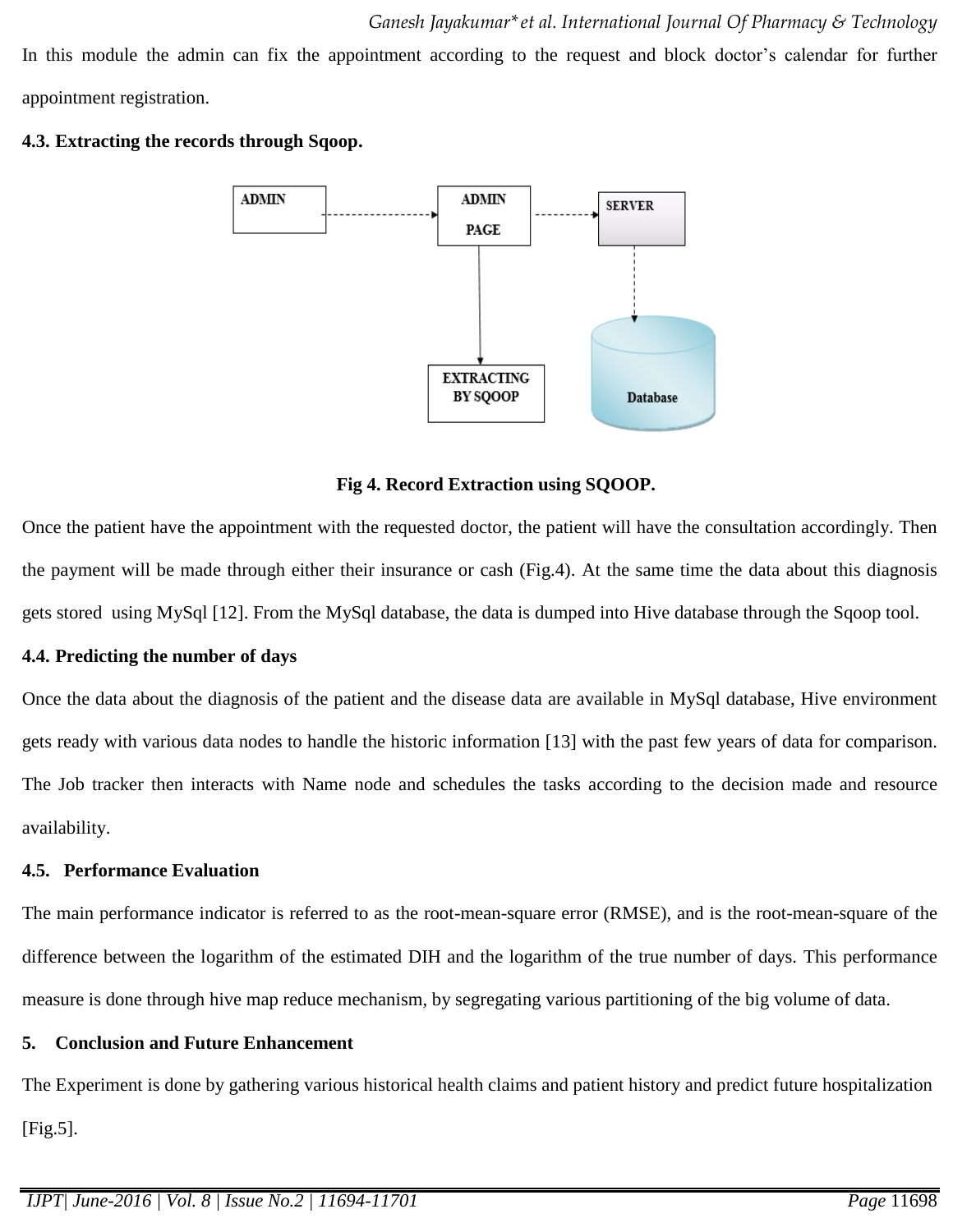$\Rightarrow$  C O localhost:808 WELCOME USER **DOCTOR**<br>NAME DESIGNATION **SPECIALIST** AVAILABLE TIME  $10Am-6Pm$ MBBS, DTCD,<br>DNB(Pulmonary Medicine) mahesh Mon-Sat  $^{10Am-}_{6Pm}$ SURGICAL<br>GASTROENTEROLOGY MS (Gen), MRCS (Edin.) Mon-Sat siva  $^{10Am-}_{6Pm}$ sunda M.Ch(Neuro) Neuro Surger Mon-Sat 9:30-<br>7:30pm Haribabu M.B.B.S fevers MON-SAT 9:30-<br>7:30pm goutham MBBS dentist MON-SAT Make Online Ap  $e \equiv$ ◉  $\in$   $\blacksquare$   $\clubsuit$ ÷  $\oplus$  $\circ$ ← 門 銀 4

*Ganesh Jayakumar\*et al. International Journal Of Pharmacy & Technology*

### **Fig.5. The Prediction.**

The conventional technique using Java MapReduce program for structured, semi-structured, and unstructured data has been done. The scripting approach for MapReduce to process structured and semi structured data using Pig is executed. The Hive Query Language (HiveQL) is used for MapReduce to process structured data using Hive. Through the MapReduce and parallel procession mechanism huge volume of data is processed and predicting samples are derived.

Days in hospital can be further categorized into various graded categories, as this is a good predictor for targeted interventions from an insurance perspective. A combination of the optimal set of candidate models usually predicts more accurately using the proposed methodology.

#### **Acknowledgement**

We the authors are very much grateful to the management of Sathyabama University for providing us with all the necessary resources and space for carrying out this work.

### **References**

- 1. Duncan, "Mining health claims data for assessing patient risk," in Data Mining: Foundations and Intelligent Paradigms, ser. Intelligent Systems Reference Library, D. E. Holmes and L. C. Jain, Eds. Springer BerlinHeidelberg, 2012, vol. 25, pp. 29–62.
- 2. J. Donze, D. Aujesky, D. Williams, and J. L. Schnipper, "Potentially Avoidable 30-Day Hospital Readmissions in Medical Patients: Derivation and Validation of a Prediction Model," JAMA Internal Medicine, vol. 173, pp. 632–638, 2013.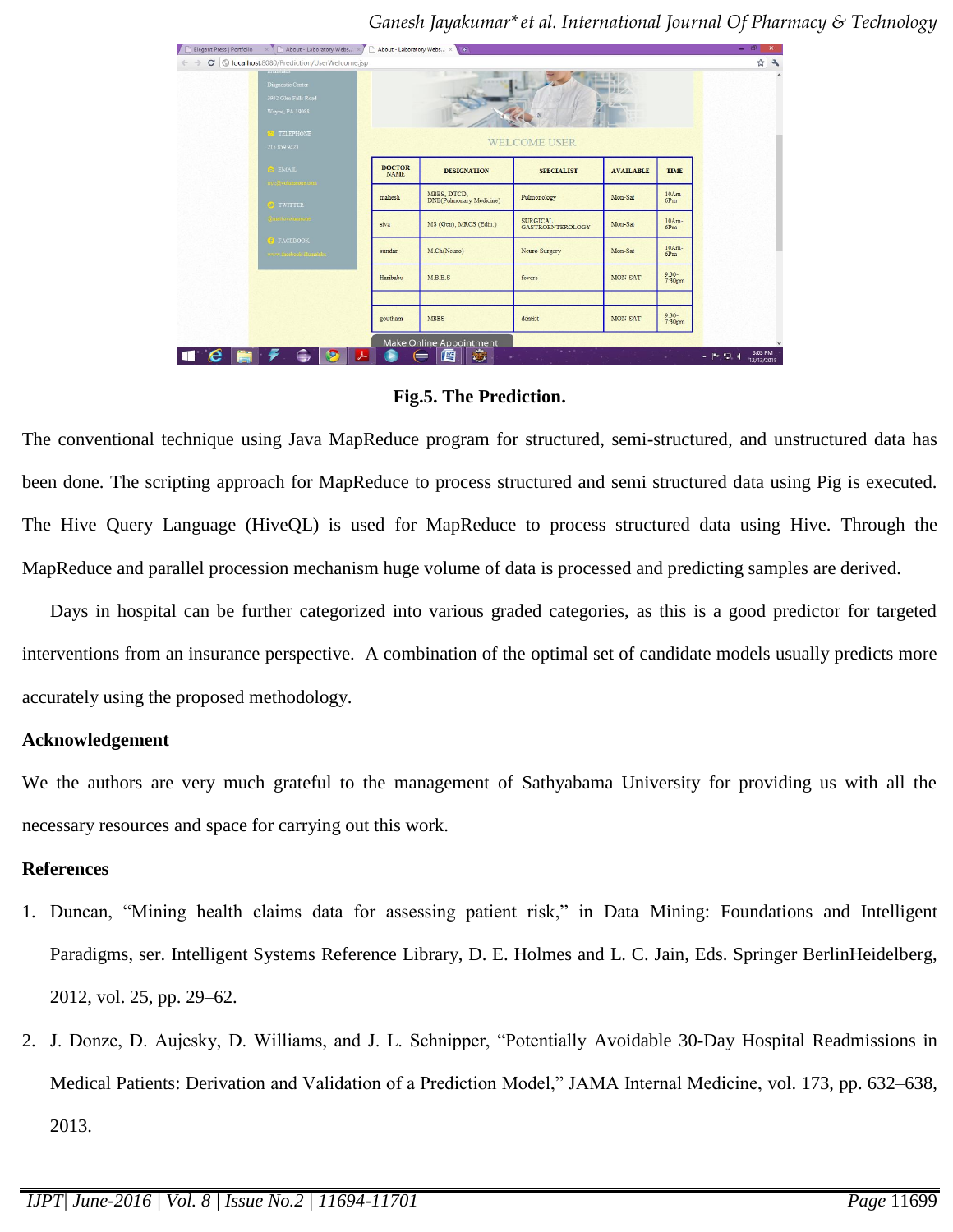- 3. O. Hasan, D. O. Meltzer, S. A. Shaykevich, C. M. Bell, P. J. Kaboli, A. D. Auerbach, T. B. Wetterneck, V. M. Arora, J. Zhang, and J. L. Schnipper, "Hospital readmission in general medicine patients: A prediction model," Journal of General Internal Medicine, vol. 25, pp. 211–219, 2010.
- 4. E. Coiera, Y. Wang, F. Magrabi, O. P. Concha, B. Gallego, and W. Runciman, "Predicting the cumulative risk of death during hospitalization by modeling weekend, weekday and diurnal mortality risks," BMC Health Services Research, vol. 14, 2014.
- 5. [Hude Quan](http://aje.oxfordjournals.org/search?author1=Hude+Quan&sortspec=date&submit=Submit) et.al., "Updating and Validating the Charlson Comorbidity Index and Score for Risk Adjustment in Hospital Discharge Abstracts Using Data From 6 Countries", American Journal of Epidemiology, pp. 1-7, 2011.
- 6. R. B. Cumming, D. Knutson, B. A. Cameron, and B. Derrick, "A comparative analysis of claims-based methods of health risk assessment for commercial populations," Final Report to the Society of Actuaries, 2002.
- 7. Y. Zhao, A. S. Ash, R. P. Ellis, J. Z. Ayanian, G. C. Pope, B. Bowen, and L. Weyuker, "Predicting pharmacy costs and other medical costs using diagnoses and drug claims," Medical Care, vol. 43, pp. 34–43, 2005.
- 8. D. Bertsimas, M. V. Bjarnadottir, M. A. Kane, J. C. Kryder, R. Pandey, S. Vempala, and G. Wang, "Algorithmic prediction of health-care costs," Operations Research, vol. 56, pp. 1382–1392, 2008.
- 9. K. Pietz, C. M. Ashton, M. McDonell, and N. P. Wray, "Predicting healthcare costs in a population of veterans affairs beneficiaries using diagnosis-based risk adjustment and self-reported health status," Medical Care, vol. 42, pp. 1027– 1035, 2004.
- 10. C. A. Powers, C. M. Meyer, M. C. Roebuck, and B. Vaziri, "Predictive modeling of total healthcare costs using pharmacy claims data - A comparison of alternative econometric cost modeling techniques," Medical Care, vol. 43, no. 11, pp. 1065–1072, 2005.
- 11. Mary Gladence, L.,Ravi, T.,Karthi, M, "An enhanced method for detecting congestive heart failure-Automatic Classifier", Proceedings of 2014 IEEE International Conference on Advanced Communication, Control and Computing Technologies, ICACCCT 2014.
- 12. H. G. Dove, I. Duncan, and A. Robb, "A prediction model for targeting low cost, high-risk members of managed care organizations," American Journal of Managed Care, vol. 9, no. 5, pp. 381–389, 2003.